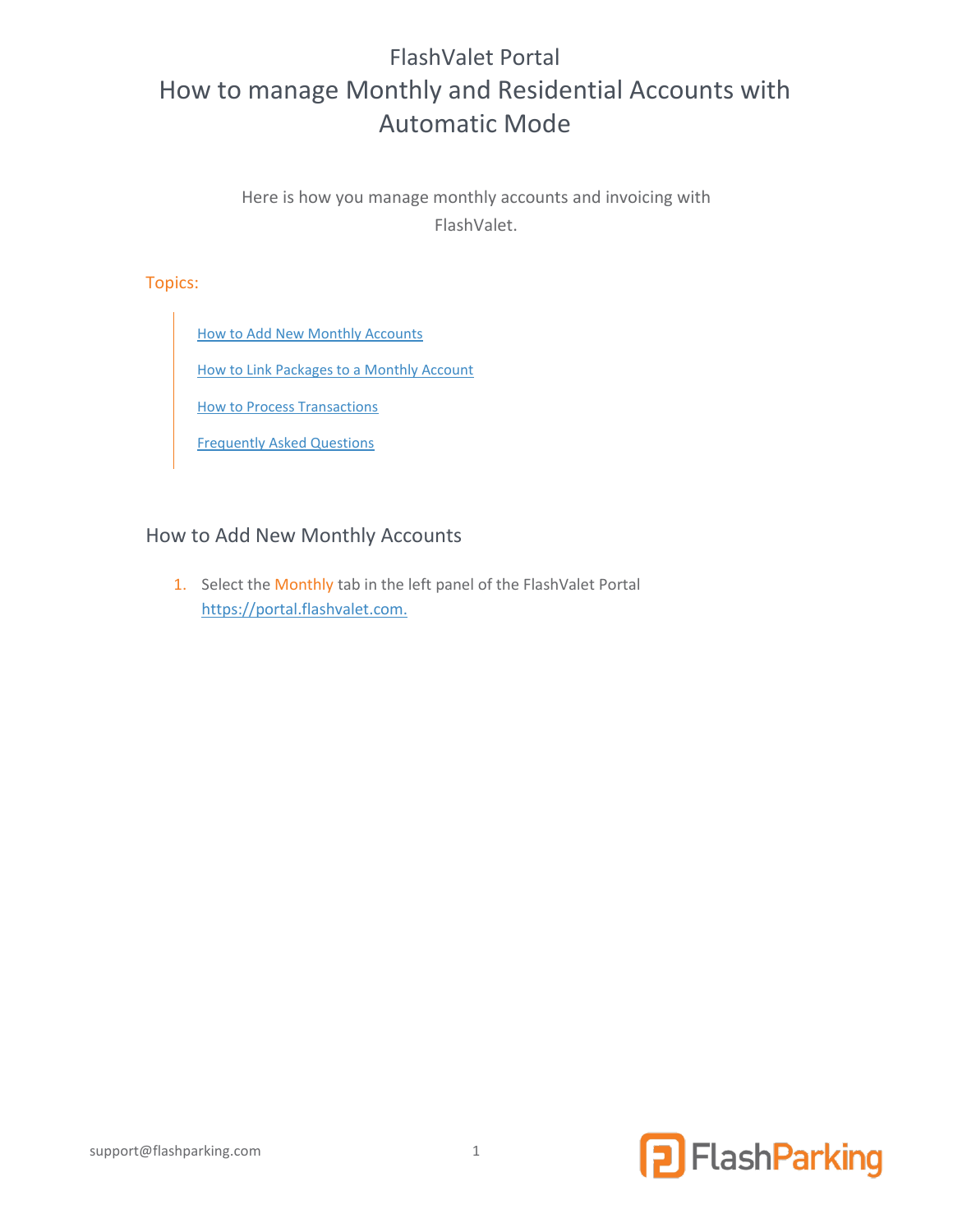- 2. Select a Location and click Add New.
- 3. Complete the required information and click Save. [\(Figure 1\)](#page-1-0)

<span id="page-1-0"></span>

|                        | ×<br>required field          |
|------------------------|------------------------------|
| <b>Account Type</b>    | Monthly<br>$\star$<br>▼      |
| <b>Company Name</b>    |                              |
| <b>Department Name</b> |                              |
| <b>First Name</b>      | $\star$                      |
| <b>Last Name</b>       | $\star$                      |
| <b>Email Address</b>   |                              |
| <b>Mobile Number</b>   |                              |
| <b>Street Address</b>  | $\star$                      |
|                        |                              |
| <b>Unit Number</b>     |                              |
| <b>City</b>            | $\star$                      |
| <b>State</b>           | ×<br><b>Texas</b><br>▼       |
| <b>ZIP Code</b>        | $\star$                      |
| <b>Country</b>         | <b>United States</b><br>×    |
| <b>Status</b>          | Valid<br>▼                   |
| <b>Allow Passback</b>  | Figure 1                     |
|                        | Save<br><b>New</b><br>Cancel |

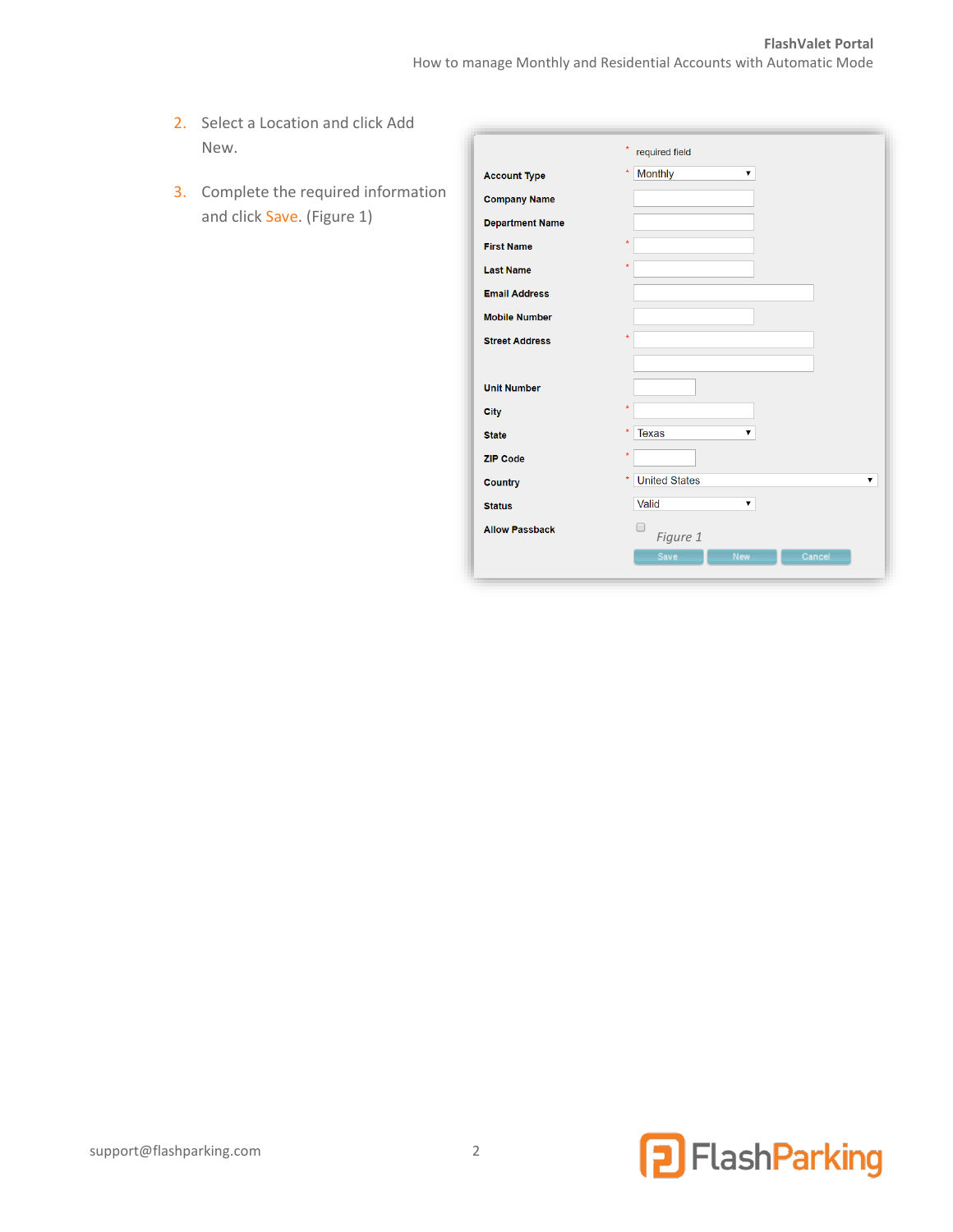- 4. Enter Contact and Vehicle Information.
- 5. Add a Mobile Number to Contact section to allow parker to text request their vehicle.

| <b>First Name</b> | <b>Last Name</b> | <b>Mobile Number ID Tag</b> |       |              |         |       |          |
|-------------------|------------------|-----------------------------|-------|--------------|---------|-------|----------|
| Jane              | <b>Doe</b>       | $(555) 555-5555$            |       |              |         |       |          |
|                   |                  | Add New                     |       |              |         |       |          |
|                   |                  |                             |       |              |         |       |          |
| Cars              |                  |                             |       |              |         |       |          |
| <b>Name</b>       | Make             | Model                       | Color | <b>State</b> | License | Decal | * ID Tag |

*Figure 2: Screenshot from the FV manual monthly document*

- 6. Add Decal numbers to the Cars section in the following format: monthly location alpha prefix then the 6-digit number on the tag.
- 7. Add credit card details under Cards to store a credit card to enable automatic withdrawals.

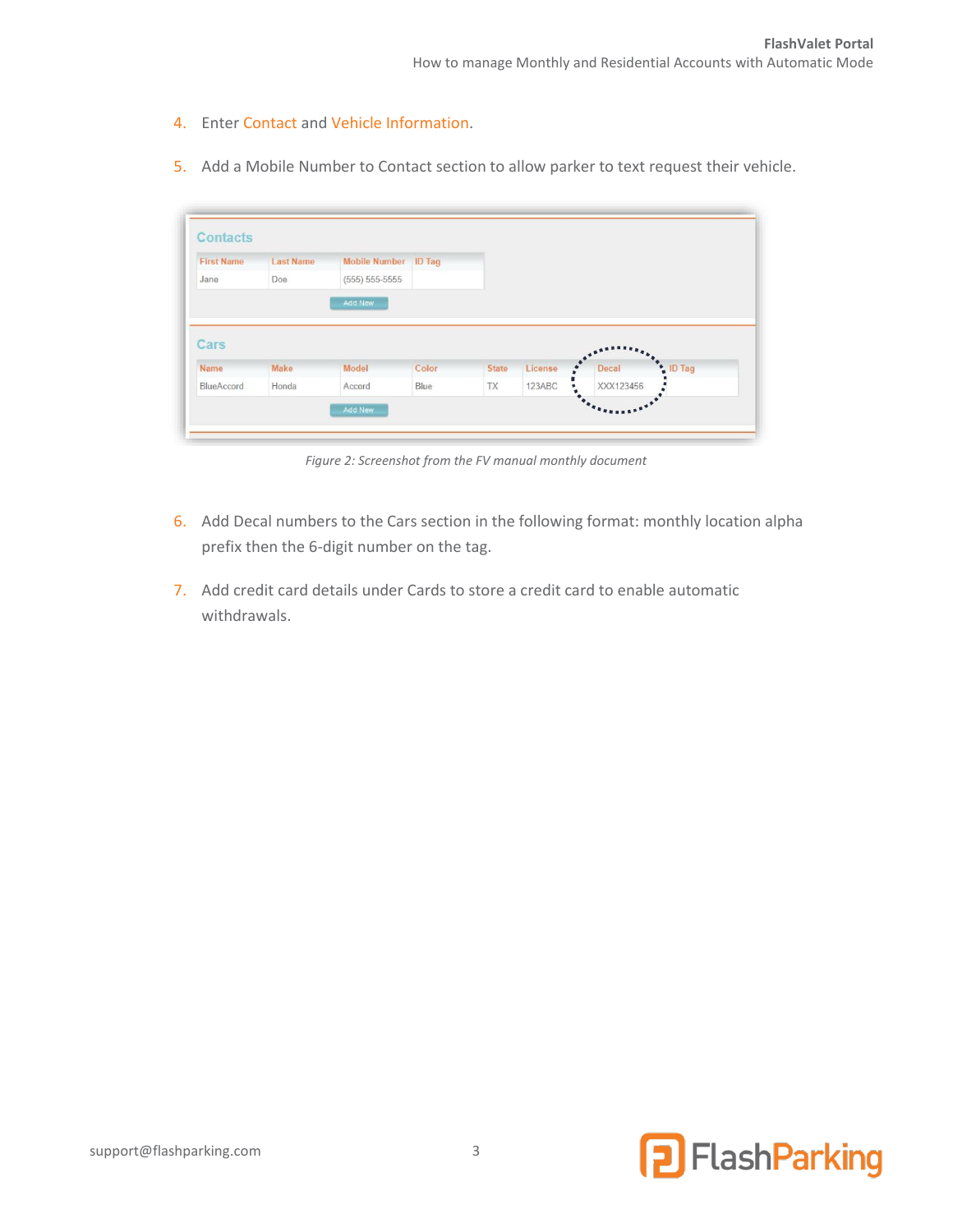## How to Link Packages to a Monthly Account

- 1. Select the Monthly tab in the left panel of the Admin Portal [https://portal.flashvalet.com.](https://portal.flashvalet.com./)
- 2. Select a Location.
- 3. Search for and select the monthly parking account
- 4. On the account details page, scroll to the Packages section and select Add New.

| <b>Cars</b>            |             |                  |           |               |              |         |              |               |
|------------------------|-------------|------------------|-----------|---------------|--------------|---------|--------------|---------------|
| <b>Name</b>            | <b>Make</b> | <b>Model</b>     |           | <b>Color</b>  | <b>State</b> | License | <b>Decal</b> | <b>ID Tag</b> |
| BlueAccord             | Honda       | Accord           |           | <b>Blue</b>   | <b>TX</b>    | 123ABC  | XXX123456    |               |
|                        |             |                  | Add New   |               |              |         |              |               |
|                        |             |                  |           |               |              |         |              |               |
| <b>Packages</b>        |             |                  |           |               |              |         |              |               |
| Description            |             |                  | Paid Thru | Type          |              |         |              |               |
| No records to display. |             |                  |           |               |              |         |              |               |
|                        |             |                  |           |               |              |         |              |               |
|                        |             |                  |           |               |              |         |              |               |
|                        |             |                  |           |               |              |         |              |               |
|                        |             |                  | Add New   |               |              |         |              |               |
|                        |             |                  |           |               |              |         |              |               |
|                        |             |                  |           |               |              |         |              |               |
| <b>Cards</b>           |             |                  |           |               |              |         |              |               |
| Name On Card           |             | <b>Last Four</b> | Card Type | Card Nickname |              |         |              |               |
| No records to display. |             |                  |           |               |              |         |              |               |
|                        |             |                  |           |               |              |         |              |               |
|                        |             |                  | Add New   |               |              |         |              |               |
|                        |             |                  |           |               |              |         |              |               |
|                        |             |                  |           |               |              |         |              |               |
| <b>Rate Codes</b>      |             |                  |           |               |              |         |              |               |

5. Select a package from the Select Package dropdown menu. (Optional: enter Rate Code if applicable to enable selection of special rates).

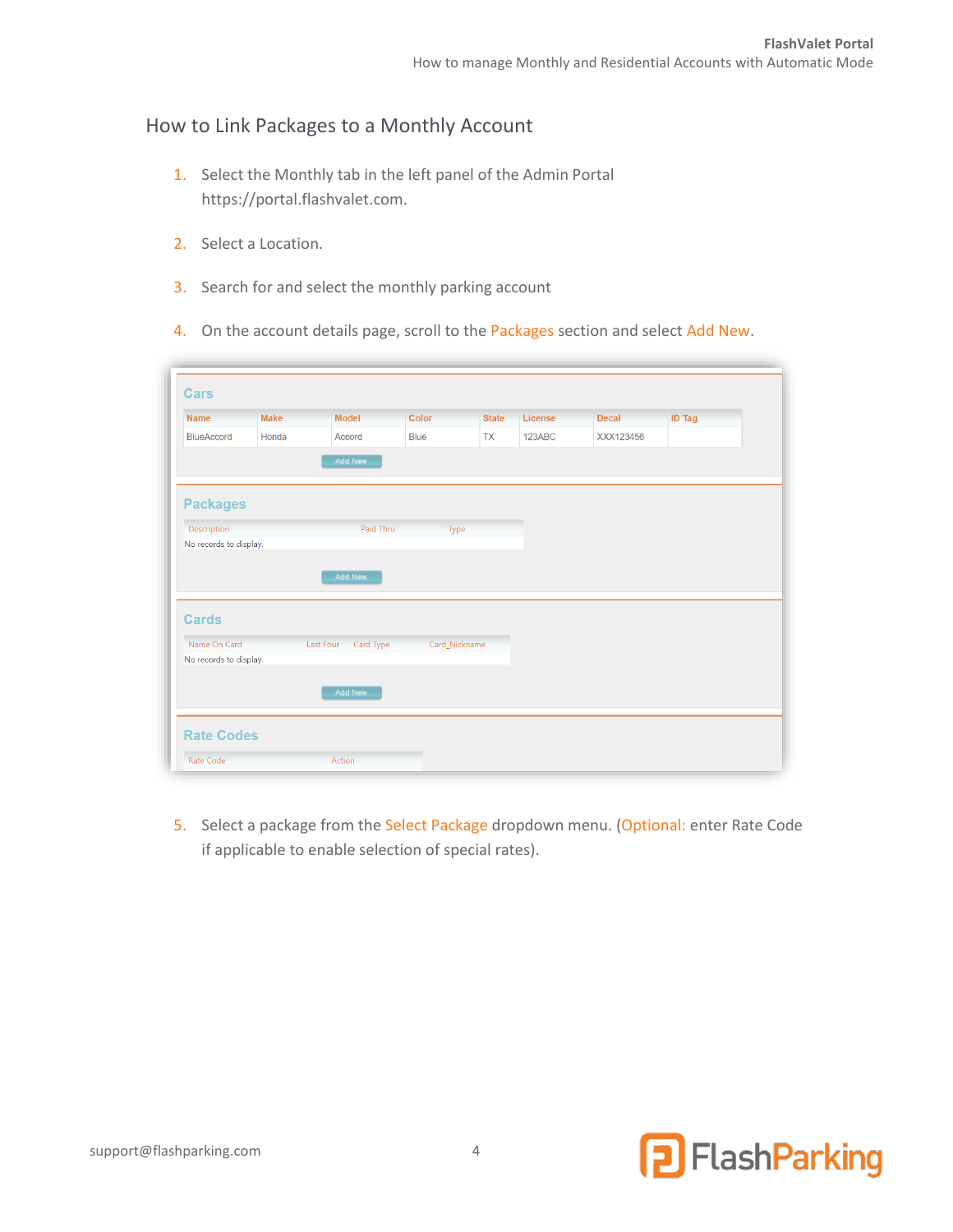6. Select Add Package. Continue to add additional packages if parker will be purchasing multiple parking packages.

| <b>Package Code</b>      | Go                                     |                                     |                      |                |
|--------------------------|----------------------------------------|-------------------------------------|----------------------|----------------|
| <b>Select Start Date</b> | 圃<br>2/22/2018                         |                                     |                      |                |
| <b>First Invoice Due</b> | Automatic<br>$\pmb{\mathrm{v}}$        |                                     |                      |                |
| <b>Select Package</b>    | Standard Monthly - Monthly - 100.00 ▼  |                                     |                      |                |
|                          | Add Package<br><b>Standard Monthly</b> | <b>Parking Period</b>               |                      |                |
|                          | \$100.00 1 Month                       | 22 Feb 2018 to 01 Mar 2018<br>Total | \$100.00<br>\$100.00 | Remove Package |
|                          | <b>Total Amount</b>                    | \$100.00                            |                      |                |
| <b>Current Packages</b>  |                                        |                                     |                      |                |
| Location                 | Package                                | <b>Type</b>                         | <b>Count</b>         |                |

7. Select Save and Invoice to submit the packages and generate an invoice.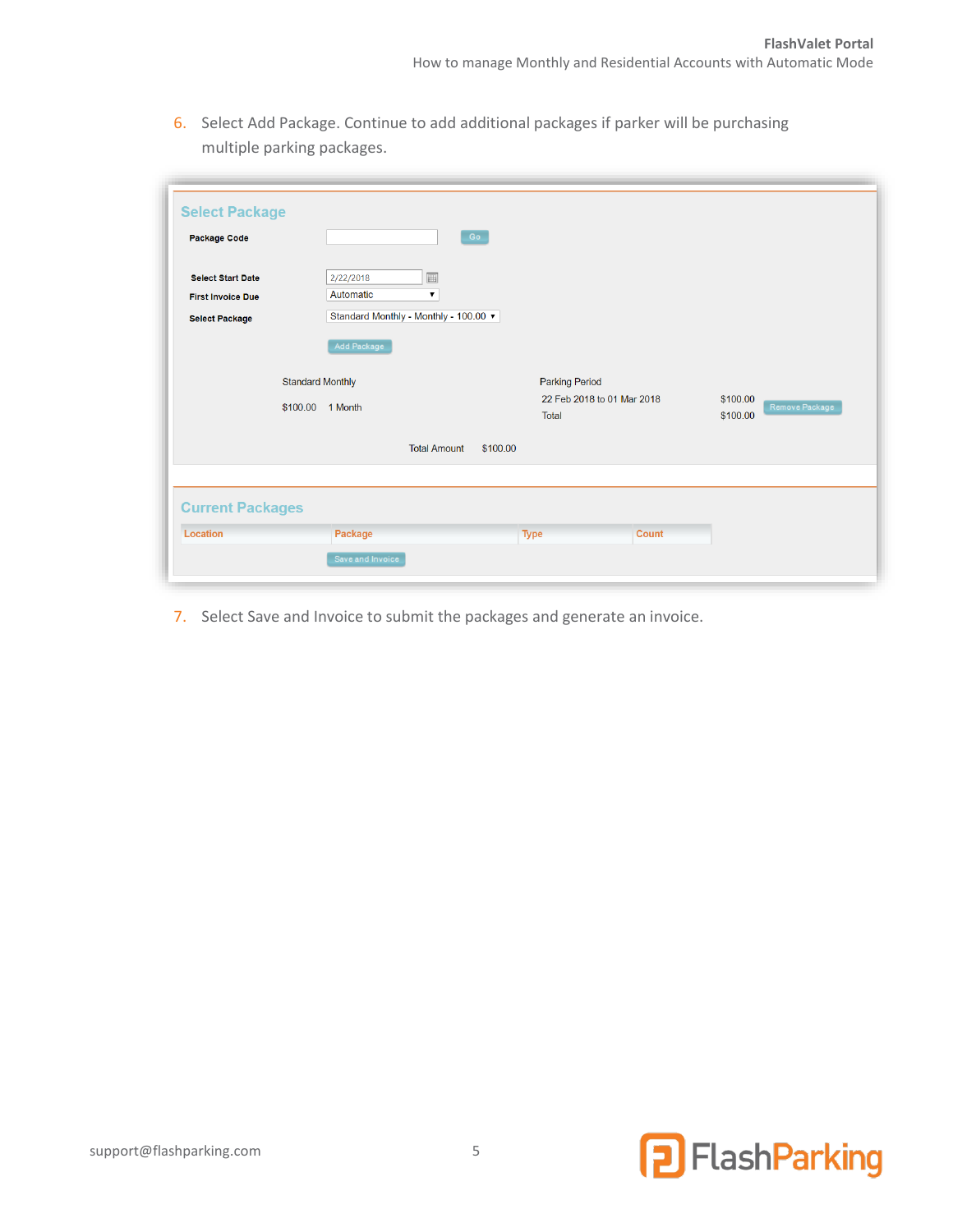#### How to Process Transactions

- 1. Select the Monthly tab in the left panel of the FlashValet Portal [https://portal.flashvalet.com.](https://portal.flashvalet.com./)
- 2. Select a Location.
- 3. Use Search to find and select the monthly parking account.
- 4. Select Outstanding from top menu.
- 5. Check the box on the left for any to process outstanding items and select Process Payment.

| Search          | <b>Details</b>           | <b>Accounts</b>    | 138420              | Outstanding                                 | <b>Transactions</b>    | <b>Monthly Parking Activity</b> |        | <b>Notes</b><br>Contacts | <b>Vehicles</b> |  |
|-----------------|--------------------------|--------------------|---------------------|---------------------------------------------|------------------------|---------------------------------|--------|--------------------------|-----------------|--|
| <b>Posts</b>    | Packages                 | Parks              | <b>Restrictions</b> | <b>Access Zones</b>                         | Categories             |                                 |        |                          |                 |  |
|                 | <b>Outstanding Items</b> |                    |                     |                                             |                        |                                 |        |                          |                 |  |
| $\Box$          | <b>Due Date</b>          |                    | <b>Description</b>  |                                             |                        | <b>Amount</b>                   | Paid   | Outstanding              |                 |  |
|                 | 2018/02/22               |                    |                     | Standard Monthly 22 Feb 2018 to 28 Feb 2018 |                        | \$100.00                        | \$0.00 | \$100.00                 |                 |  |
|                 |                          |                    |                     |                                             |                        | \$100.00                        | \$0.00 | \$100.00                 |                 |  |
|                 | <b>Next Invoice</b>      |                    |                     | <b>Process Payment</b>                      | <b>AProcess Credit</b> | Add Charge                      |        |                          |                 |  |
| <b>Due Date</b> |                          | <b>Description</b> |                     |                                             |                        |                                 |        |                          | <b>Amount</b>   |  |
|                 | 2018/03/01               |                    |                     | Standard Monthly 01 Mar 2018 to 31 Mar 2018 |                        |                                 |        | \$100.00                 |                 |  |



 $\sim$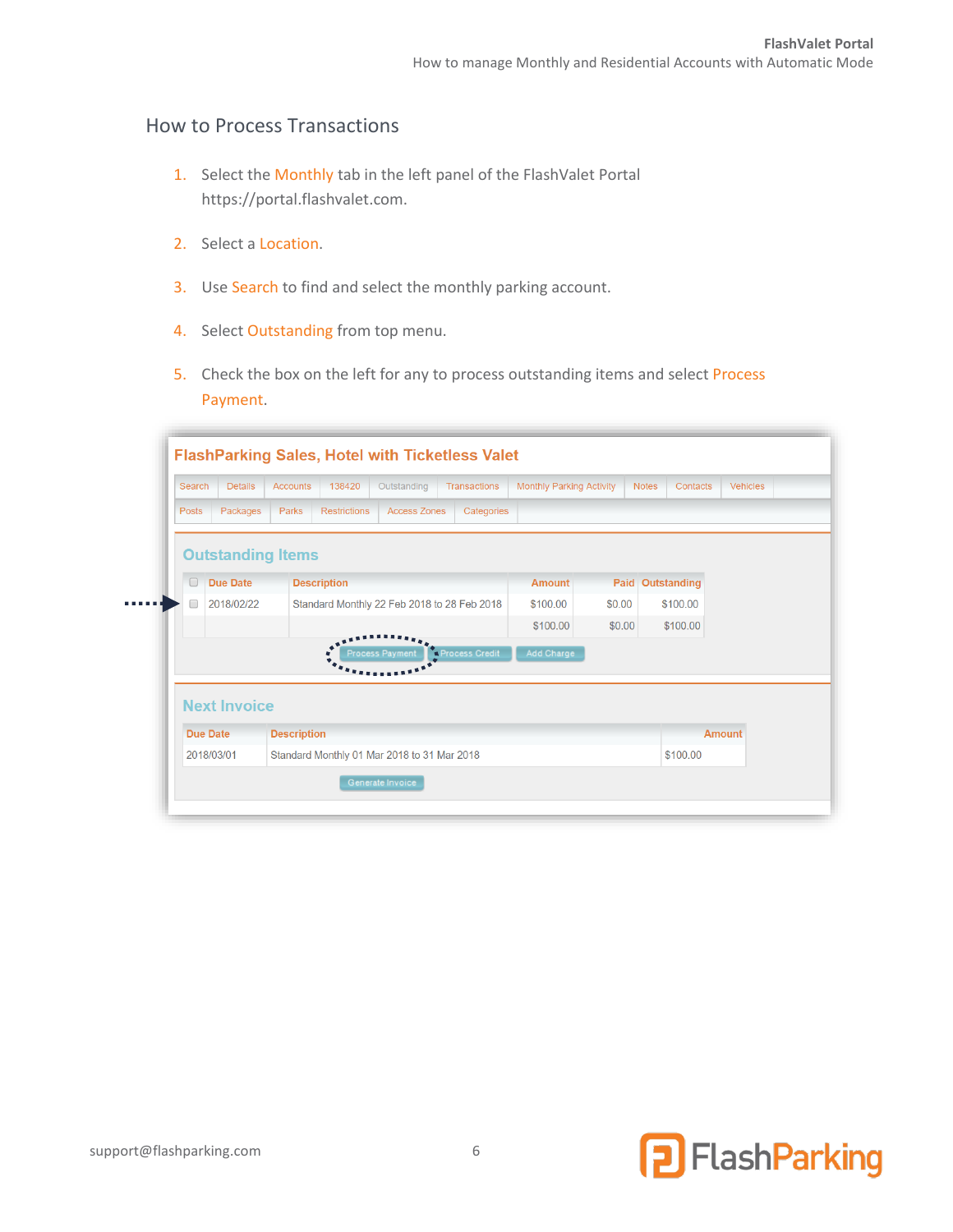| Search           | <b>Details</b>                                    | <b>Accounts</b>    | 138420                 | Outstanding                                 | <b>Transactions</b> |          | <b>Monthly Parking Activity</b> | <b>Notes</b>  | Contacts | Vehicles |  |
|------------------|---------------------------------------------------|--------------------|------------------------|---------------------------------------------|---------------------|----------|---------------------------------|---------------|----------|----------|--|
| <b>Posts</b>     | Packages                                          | <b>Parks</b>       | <b>Restrictions</b>    | <b>Access Zones</b>                         | Categories          |          |                                 |               |          |          |  |
|                  | <b>Process Payment</b>                            |                    |                        |                                             |                     |          |                                 |               |          |          |  |
| <b>Due Date</b>  |                                                   | <b>Description</b> |                        |                                             |                     |          | <b>Amount Outstanding</b>       | <b>To Pay</b> |          |          |  |
| 2018/02/22       |                                                   |                    |                        | Standard Monthly 22 Feb 2018 to 28 Feb 2018 |                     | \$100.00 | \$100.00                        | 100.00        |          |          |  |
|                  |                                                   |                    |                        |                                             |                     | \$100.00 | \$100.00                        | 100.00        |          |          |  |
| <b>Reference</b> | <b>Send Receipt</b><br><b>Select Payment Date</b> |                    | $\bullet$<br>2/22/2018 |                                             | $\boxplus$          |          |                                 |               |          |          |  |
| <b>Notes</b>     |                                                   |                    |                        |                                             |                     |          |                                 |               |          |          |  |
|                  |                                                   |                    |                        | Save                                        |                     |          |                                 |               |          |          |  |

- 6. Input the amount to pay.
- 7. Select Payment Method (cash, check, credit card). (Note: the option to process a payment with credit card will only appear if the monthly account has a credit card stored.)
- 8. Input Reference note, if applicable
- 9. Check Send Receipt to send a receipt of payment to the email address on file for this account.
- 10. Select Payment Date and input any notes.
- 11. Click Save

Process Credit: This option will place a credit on the account in lieu of a payment. Use this only if you intend to credit (or partially credit) the account and not accept payment for this balance.

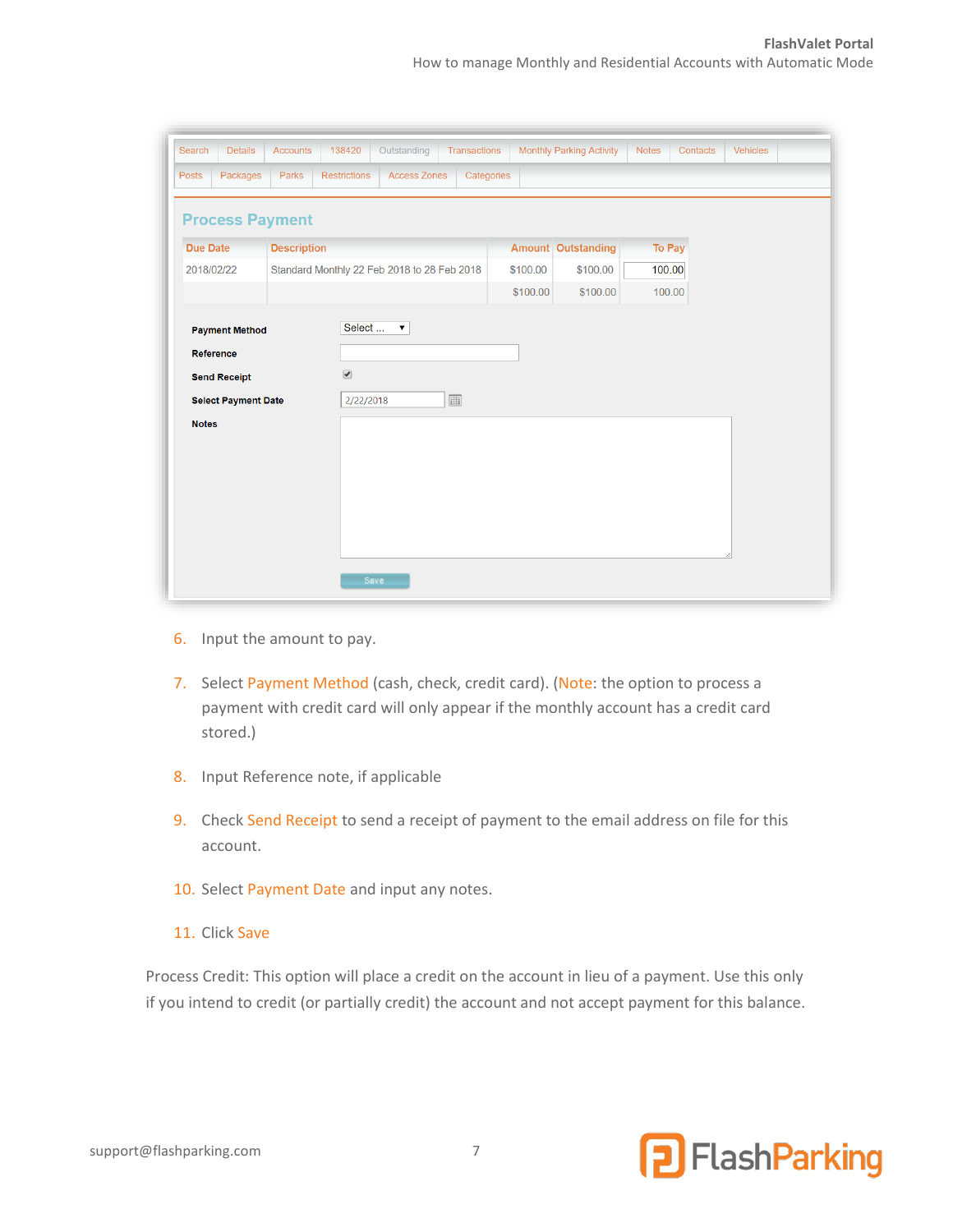# <span id="page-7-0"></span>Frequently Asked Questions

#### What are Rate Codes?

Rate codes are used to hide special rate packages. Your parkers will be able to manage their entire account and add packages in the Monthly Parker Portal. The packages with a set rate code will be hidden from view unless you provide the parker with the rate code to enter. To allow access to special rate packages, enter the rate code in their monthly account.

| Name On Card           | Card Type<br>Last Four | Card_Nickname |  |
|------------------------|------------------------|---------------|--|
| No records to display. |                        |               |  |
|                        |                        |               |  |
|                        |                        |               |  |
|                        | Add New                |               |  |
|                        |                        |               |  |
|                        |                        |               |  |
| <b>Rate Codes</b>      |                        |               |  |
| Rate Code              | Action                 |               |  |
| No records to display. |                        |               |  |
|                        | SPECIAL (Monthly - S ▼ |               |  |

#### Why does the package show as Inactive?

A package will show as Inactive if no payment has been processed for this package.

#### Where can I see previous payments and invoices?

View the complete history of invoices, payments, and credits in the Transactions tab in the top menu.